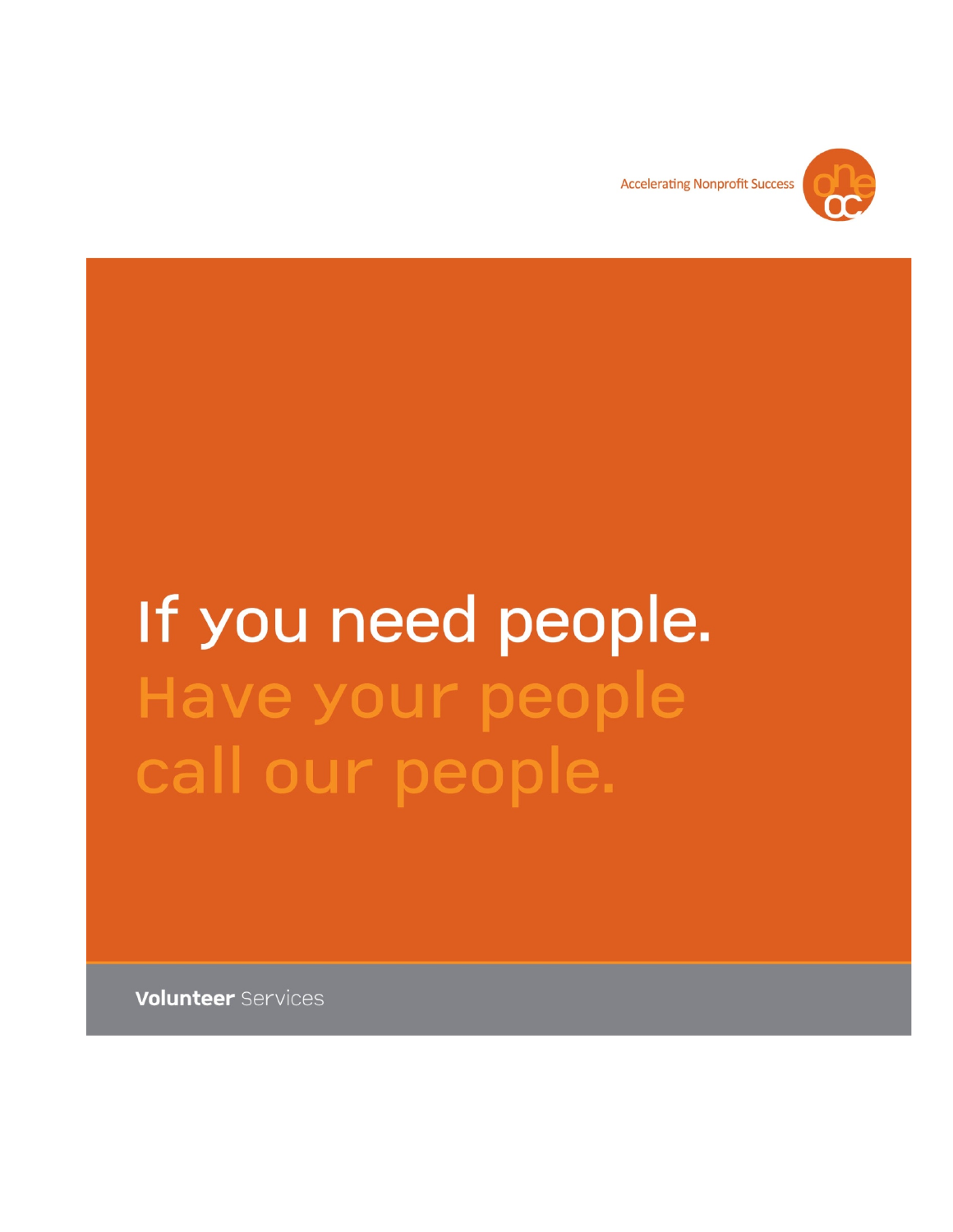



Lead With Experience (55+)

# **STATION HANDBOOK**

OneOC 1901 E. 4<sup>th</sup> Street, Suite 100 Santa Ana, California 92705

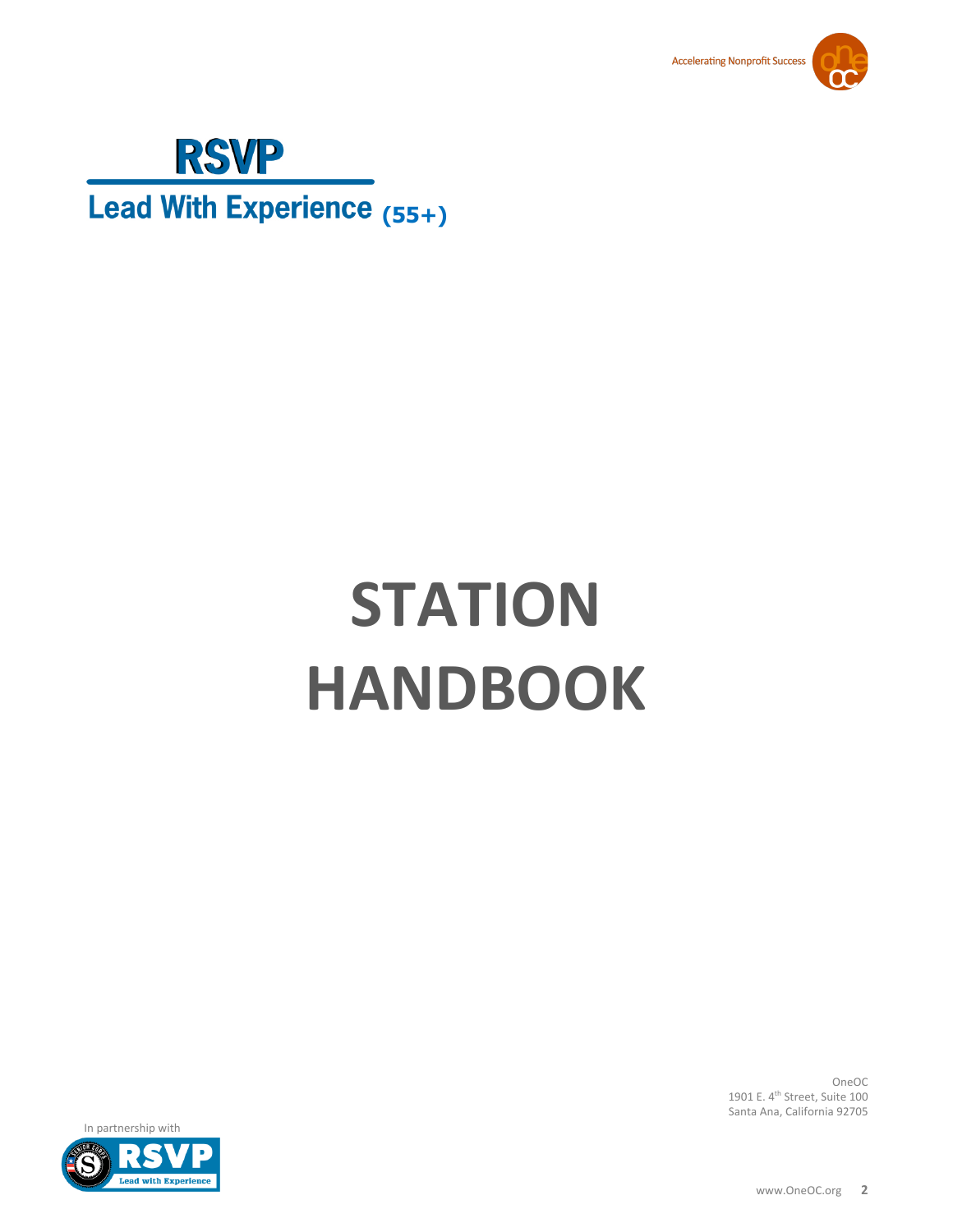

# **Table of Contents**

| <b>Welcome to RSVP</b>                     | 4              |
|--------------------------------------------|----------------|
| <b>About OneOC-RSVP</b>                    |                |
| <b>RSVP History</b>                        | 5              |
| Eligibility                                | 5              |
| Definition of a Volunteer Station          | 6              |
| <b>RSVP Volunteer Responsibilities</b>     |                |
| <b>OneOC- RSVP Responsibilities</b>        | 6              |
| <b>Station Responsibilities</b>            | $\overline{7}$ |
| <b>CNCS Policies</b>                       | $\overline{7}$ |
| <b>Other Provisions</b>                    | 8              |
| <b>Reporting Hours</b>                     |                |
| <b>Reporting Volunteer Hours</b>           | 9              |
| <b>Time Sheets</b>                         | 9              |
| In-Home Assignments                        | 9              |
| <b>In-Kind Donation</b>                    | 10             |
| <b>RSVP Benefits</b>                       |                |
| Recruitment & Enrollment of RSVP Volunteer | 10             |
| <b>Insurance Benefits</b>                  | 10             |
| <b>Reporting Incidents</b>                 | 11             |
| <b>Recognition Events</b>                  | 11             |
| <b>Presidential Service Awards</b>         | 11             |

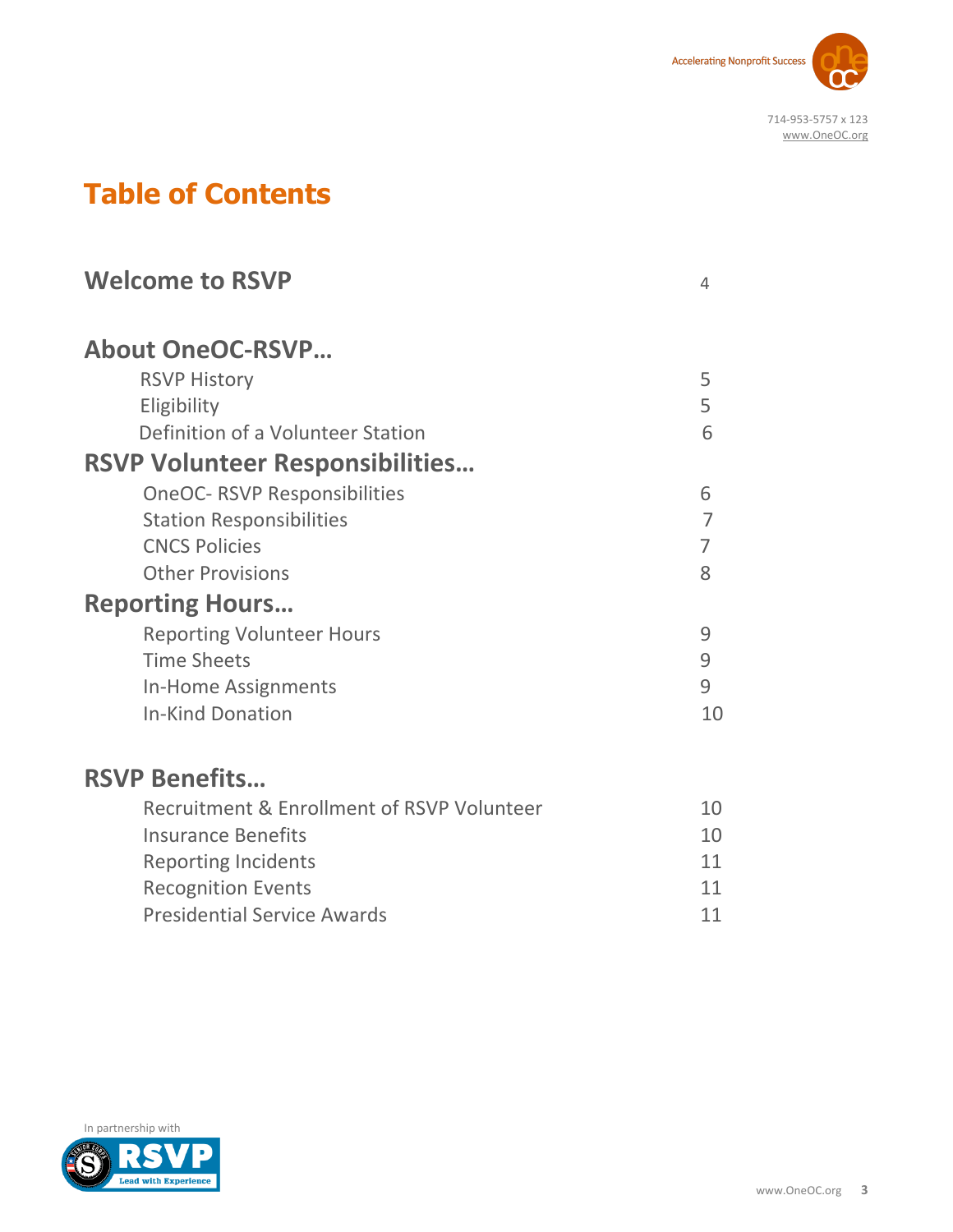



Dear RSVP Station:

Welcome to RSVP (Retired and Senior Volunteer Program), where volunteers ages 55 and older respond to critical community needs through-out Orange & San Bernardino Counties by providing Experience, Wisdom, and Commitment. We honor and appreciate your desire to connect volunteers who serve the community. You will find that not only does OneOC-RSVP bring benefits to your volunteers, but also to YOUR nonprofit organization.

This information has been compiled to introduce you to the RSVP program, and will help you to become familiar with the operating guidelines both for your organization and the volunteers you may be supervising with. Please read this handbook and keep it handy to make your RSVP experience as impactful and rewarding as possible.

RSVP staff and volunteers are just a click or phone call away. We are here to accelerate your nonprofit success. Please feel free to contact us any time.

Best wishes,

**Deborah Pierson** Volunteer Services RSVP Manager



[dpierson@OneOC.org](mailto:dpierson@OneOC.org) | **O:** 714.597.8949 | **C:** 949.463.4597

1901 E. 4th Street, Ste.100, Santa Ana, CA 92705



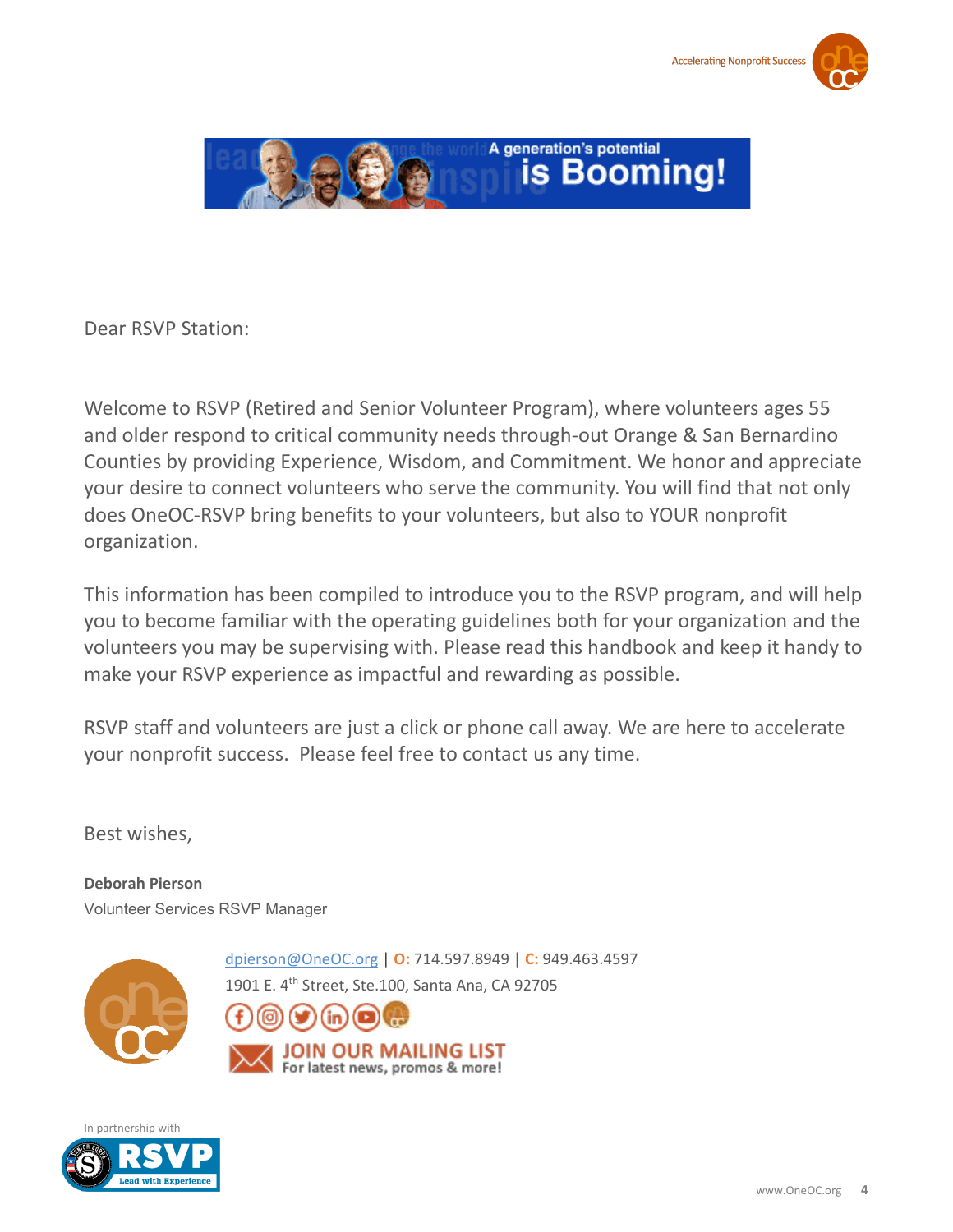### **About OneOC RSVP**

#### RSVP History…

In 1971, Congress instituted a new program to utilize the experience and talents of our older adults for an innovative program; the Retired Senior Volunteer Program (RSVP). RSVP is the largest of three volunteer programs for older Americans, which are collectively called the "Senior Corps," as a part of the Corporation for National & Community Service, whose efforts to engage Americans of all ages and backgrounds in community-based service. Now one of the largest senior volunteer organizations in the nation, RSVP engages more than 208,000 people age 55 and older in a diverse range of volunteer activities. Volunteers tutor children, renovate homes, teach English to immigrants, provide independent living services, and serve their communities in many other ways.

RSVP receives 70% of its funding from the Corporation for National & Community Service, an independent federal agency that reports directly to Congress. The remaining 30% is funded by sponsoring agency OneOC (formally known as the Volunteer Center Orange County), local grants, corporate sponsors and private donations from individuals like you, both cash and in-kind.

For more information go to [www.seniorcorps.gov](http://www.seniorcorps.gov/)



#### Volunteer Eligibility…

Any person 55 or older, who is willing and able to volunteer at an approved RSVP site, can enroll as an RSVP member regardless of income, religion, creed, ethnic or national origin, political affiliation, physical challenge or sexual orientation.

An RSVP volunteer must be willing to:

- Complete an online application
- Complete background checks (if applicable)
- Attend all required and ongoing training(s)
- Accept supervision and feedback as required
- Capable of performing all position requirements
- Uphold the standards of OneOC-RSVP and your station



For volunteers to qualify for RSVP benefits, they must remain an active volunteer at an active RSVP station. Please inform the OneOC-RSVP office if any volunteers will be inactive for any time period lasting longer than three months (i.e. vacation, illness, family crisis or break). An unexplained absence from your station may result in membership termination but can be renewed at your request.

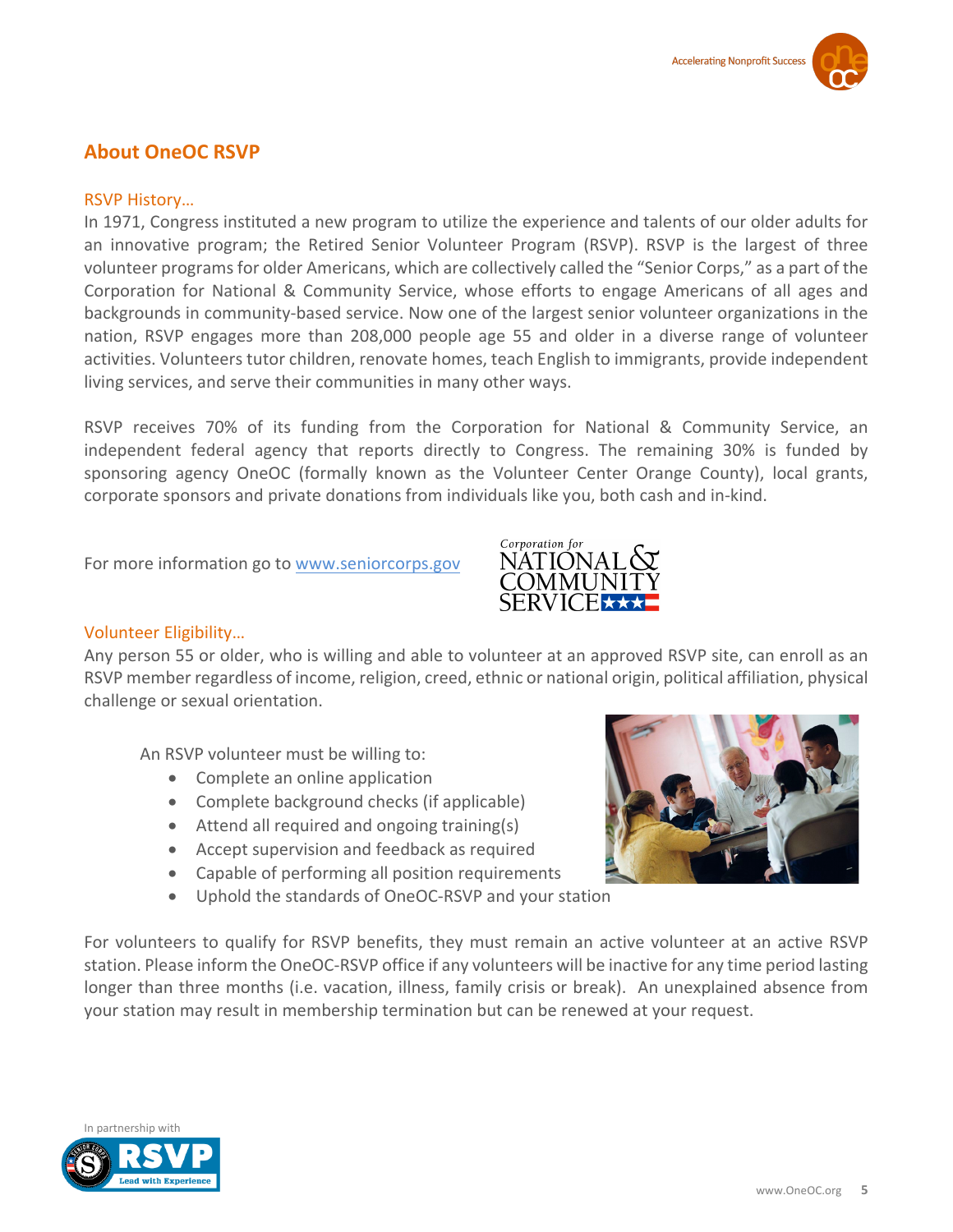

#### **Definition of a Volunteer Station…**

A volunteer station is a public agency, private nonprofit organization, or proprietary health-care agency or organization that accepts the responsibility for assignment and supervision of RSVP volunteer. Individual private homes are not volunteer stations. In-home assignments are made only through a volunteer station. Each volunteer station must be licensed or otherwise certified when required by the appropriate State or local government.

For licensed proprietary health-care organizations or facilities, volunteer assignments must be limited to those which provide direct and traditional assistance to patients such as visiting, teaching, counseling, entertaining, etc. Placements must not displace paid employees and must avoid other staff or clerical assignments which would accrue to the profitability of the proprietary health-care organization.

# **RSVP Responsibilities**

#### OneOC Responsibilities…

- Recruit, interview, and enroll RSVP volunteers and refer volunteers to RSVP stations.
- Inform and instruct RSVP volunteers and stations in proper use of monthly reports, and program procedures.
- Provide an RSVP Supervisor and Coordinator to monitor input volunteer hours.
- Provide RSVP orientation to volunteers and station staff prior to placement of volunteers, and at other times, as the need arises.
- Develop publicity plan to RSVP station recruitment including website, and social media, as well as presentation highlighting station volunteers' service, accomplishments, and their impact on the community.
- Provide accident, personal liability, and excess automobile insurance coverage as required by program policies for claims that occur during their volunteer assignment only. Please note: insurance is secondary coverage and is not primary insurance. For more policy limits and specific coverage contact directly The CIMA COMPANIES INC [www.cimaworld.com](http://www.cimaworld.com/)
- Annually conduct and evaluate volunteers and volunteer station surveys.
- Annually monitor and evaluate volunteer stations and opportunities to asses and/or discuss critical needs as well as the programs community impact.
- Provide RSVP volunteers and stations with recognition opportunities such as countywide Spirit of Volunteerism, annual Presidential Service Hours and Lifetime Achievement Awards.
- Provide stations with toolkits for local and national service days including MLK Day and Senior Corps Week, 911 Day and Season of Giving.
- Provide quarterly educational opportunities to gather with civically-engaged citizens while improving or developing volunteers/stations for free or member discounted rates.
- Provide communication to volunteers and stations through member newsletters monthly e-news, the OneOC website. Please Note: Stations are encouraged to submit and/or post articles, recognition, events, or critical needs for OneOC-RSVP distribution.

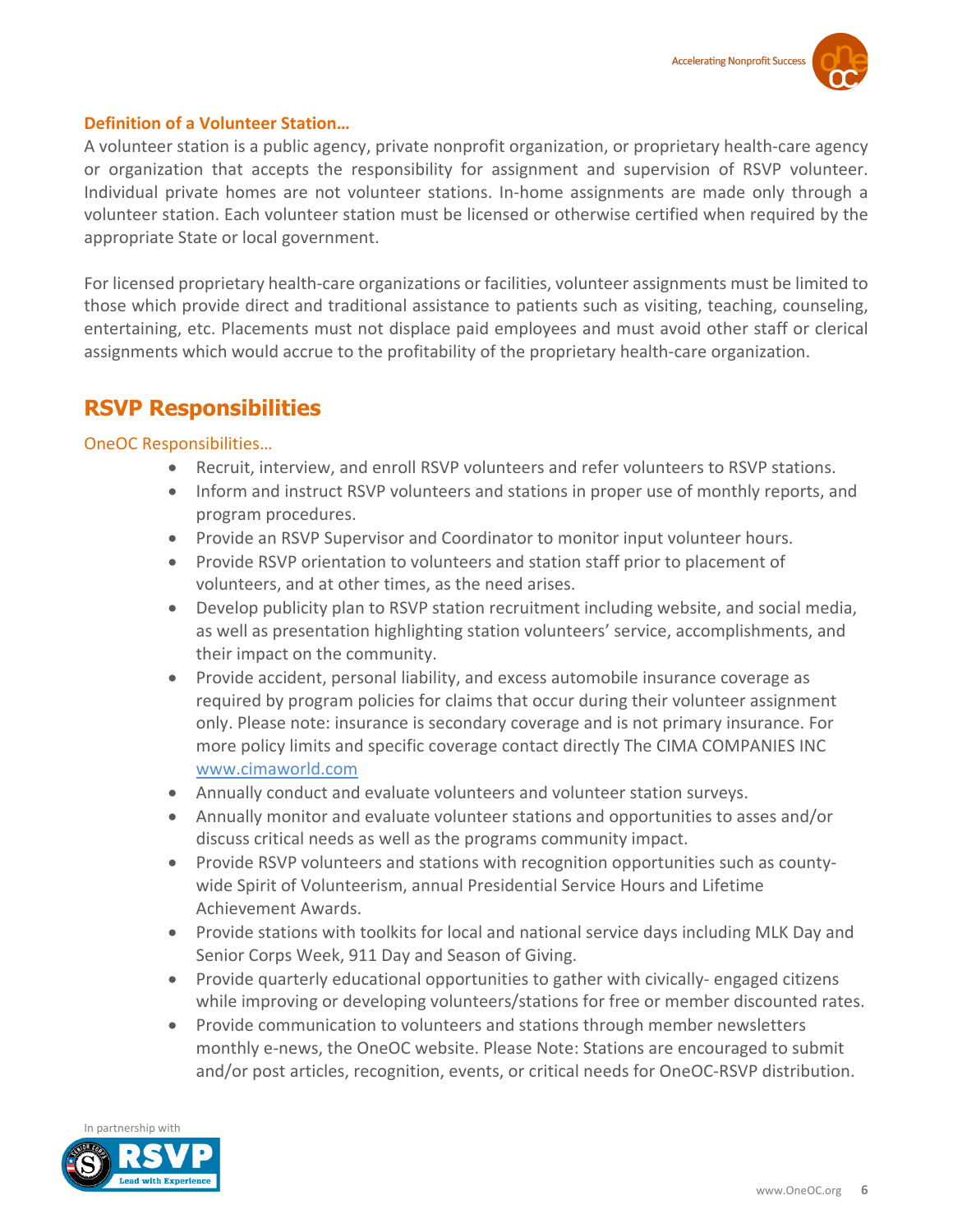#### **Station Responsibilities…**

- Interview and make final decision on assignment of RSVP volunteers.
- Implement orientation, including safety training, position training in-service and instruction for RSVP volunteers.
- Provide RSVP Volunteer
- designated organization contact Supervisor/Coordinator.
- Provide for adequate safety of RSVP volunteers.
- Collect, document and verify on-line hours (via OneOC website), actual volunteer reporting service provided to include hours by the  $10<sup>th</sup>$  of the month.
- Display RSVP Volunteer Sign and fliers at station.
- Station Supervisors/Coordinators complete a survey questionnaire provided by RSVP Manager on station volunteer progress and success at six month (OCT) and annual reporting periods (APR). Please Note: All Stations MUST report the following:
	- 1. **Number of total clients served**, as well as the
	- 2. **Number of clients engaged with each RSVP volunteer/position**
	- 3. **Total Hours served**.
- Post or provide RSVP volunteer testimonial stories and photos taken (if applicable) for annual reporting period.
- Document and report any accident and or injuries involving RSVP volunteers immediately to the OneOC office. All reports must be submitted by the volunteer supervisor via fax or scan with-in ten business days of the reportable accident.
- All station volunteers must an online profile prior to expressing interest and to volunteer start date.

#### **CNCS Polices**

Volunteer and OneOC- RSVP staff will not engage in, and RSVP funds are not used for, any for the following activities, to the extent they are prohibited in the applicable program including electoral activities, voter registration, and voter transportation to polls or any efforts to influence legislation.

Volunteers will not engage in any activity which would otherwise be performed by an employed worker or which would supplant the hiring of our result in the displacement of employed workers or impair existing contracts for service.

OneOC-RSVP as well as volunteer stations cannot request or receive compensation from beneficiaries of RSVP volunteers. Any volunteer station financial support of the RSVP program is not precondition for that station to obtain volunteer service. RSVP volunteers do not receive a fee for service from service recipients, their legal guardian, or members of their family, or friends. RSVP funds are not use to finance labor or anti-labor organizations or related activity.

OneOC-RSVP staff or volunteer do not give religious instruction, conduct worship services, or engage in proselytization as part of their duties and, if the sponsor in an organization that conducts inherently

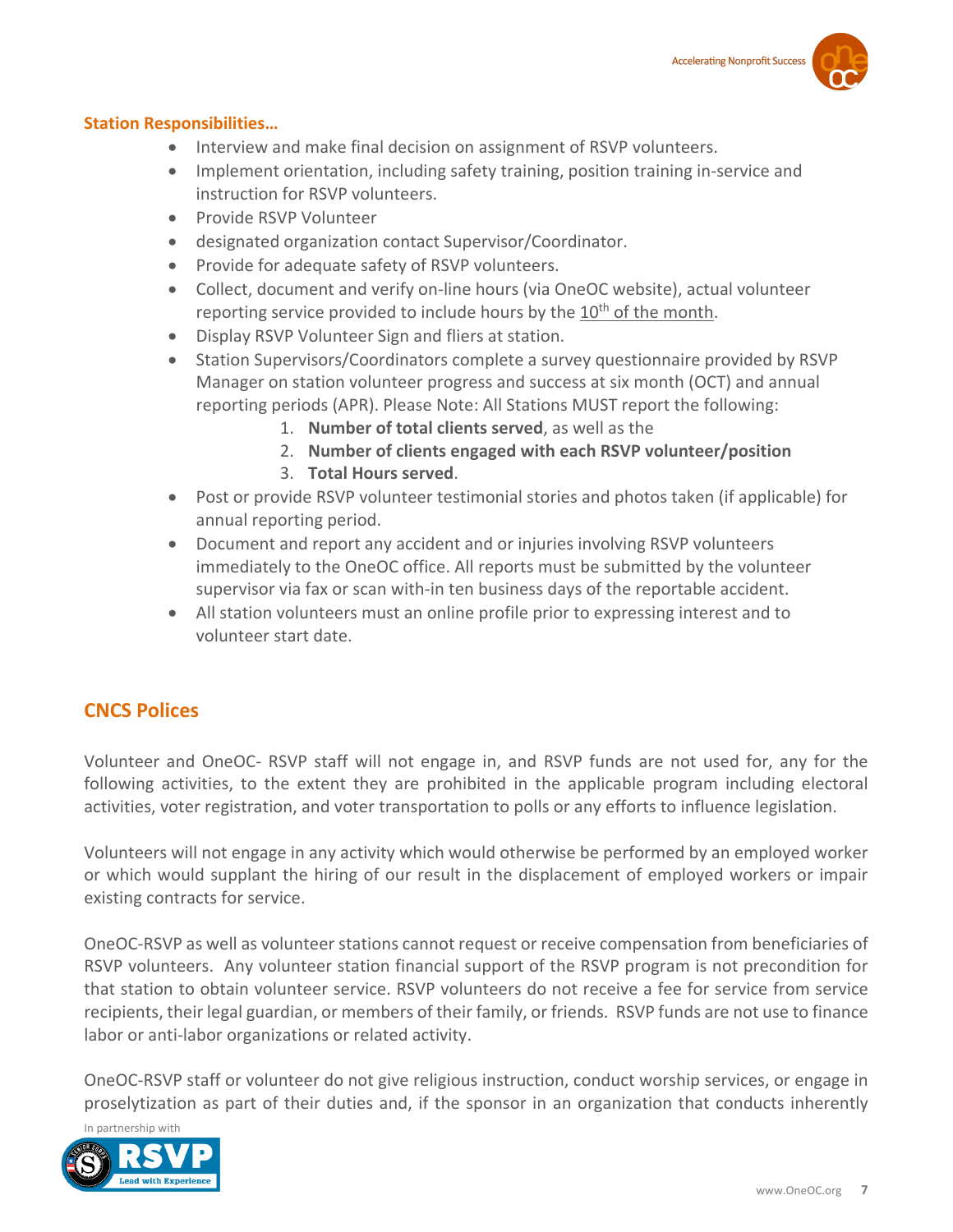religious activities, those activities are offered separately, in time and location, from the programs or services funded under the Corporation grant.

### **Other Provisions**

- Separation from the Volunteer Service**:** the volunteer station may request the removal of an RSVP volunteer at any time. The RSVP volunteer may withdraw from service at the Volunteer Station or from the RSVP at any time. Discussion of individual separations will occur among RSVP staff, Volunteer Station staff, and the RSVP Volunteer to clarify the reasons, resolve conflicts, or take remedial action, including placement with another Volunteer Station. Right to Appeal…
- Religious Activities: The Volunteer Station will not request or assign RSVP volunteers to conduct or engage in religious, sectarian, or political activities.
- Displacement of Employees: The Volunteer Station will not assign RSVP volunteers to any assignment which would displace employed workers or impair existing contracts for services.
- Accessibility and Reasonable Accommodation: The Volunteer Station will maintain the programs and activities of which RSVP volunteers are assigned accessible to persons with disabilities (including mobility, hearing, vision, mental, and cognitive impairments or addictions and diseases) and/or limited English language proficiency and provide reasonable accommodation to allow persons with disabilities to participate in programs and activities.
- Safety Statement: The Volunteer station will provide for adequate supervision and ensure safety measures are in place to safeguard volunteers in their assignments.
- Prohibition of Discrimination: The Volunteer Station will not discriminate against RSVP volunteers or in the operation of its program on the bases of race; color; national origin, including limited English proficiency; sex; age; political affiliation; religion; or on the basis of disability, if the volunteer is qualified individual with a disability.
- Specify, either by written information or verbally, that RSVP volunteers are participants in the Volunteer Station's program in all publicity featuring such volunteers, whether it be radio, TV, print or verbal presentation. Display an RSVP placard where it me be viewed by the public.
- Condition of this Memorandum of Understanding may be amended or terminated in writing at any time at the request of either party. It will be reviewed every three years to permit needed changes.
- This Memorandum of Understanding contains all the terms and conditions agreed upon by the contracting parties. No other understanding, oral, or otherwise, shall be deemed to exist or to bind any of the parties hereto. This Memorandum of Understanding will be in effect upon date signature of Volunteer Station's representative and the RSVP Manager.

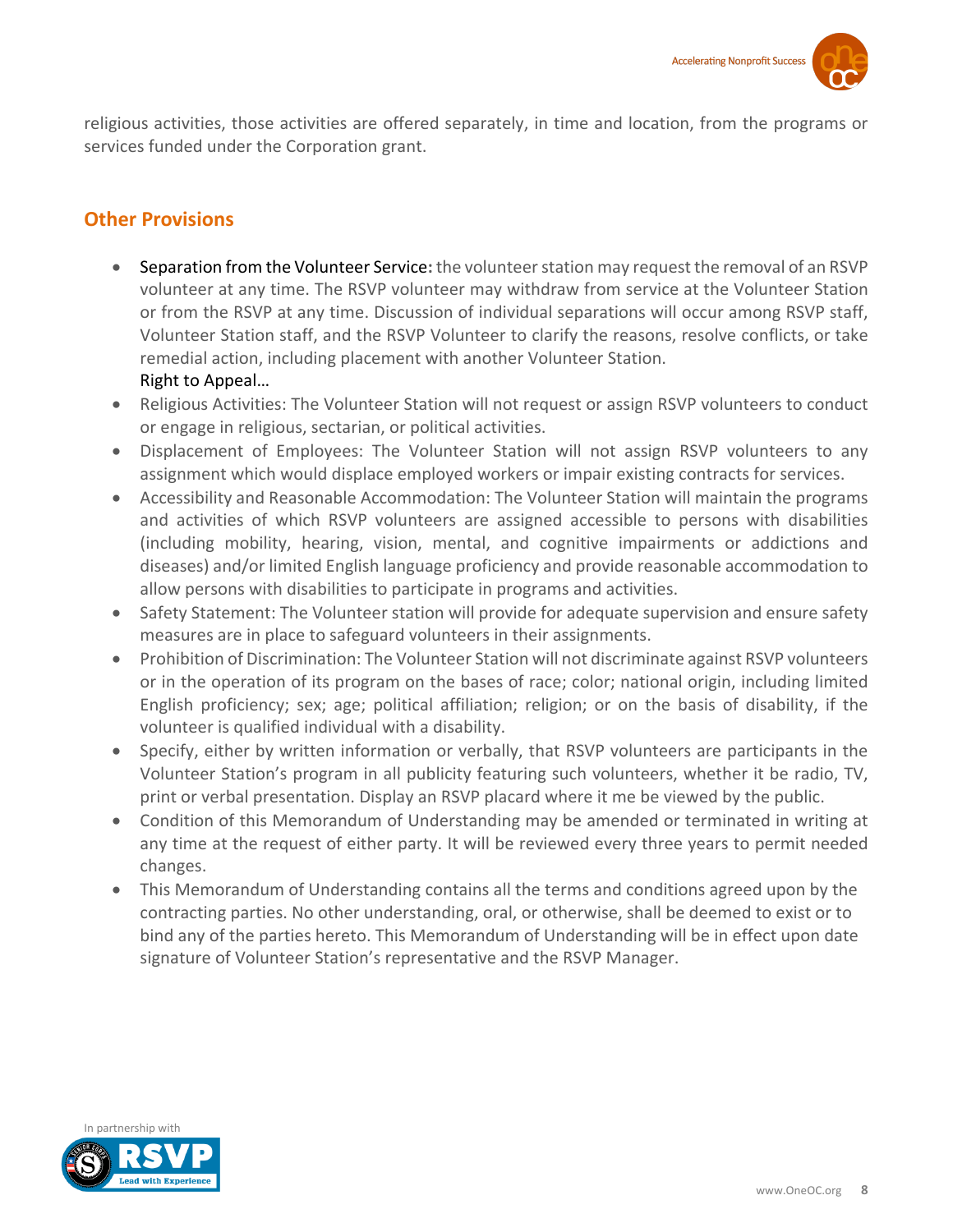# **RSVP Reporting**

#### Reporting Volunteer Hours…

It is estimated that OneOC RSVP volunteers donated almost 200,000 hours last year to community service. The estimated value of a volunteer hour in California is \$29.09 (Independent Sector study www.volunteersector.org/volunteer\_time). Based on that figure, our Orange County RSVP volunteers offered over \$5 million in service!

Every volunteer hour is a valuable contribution that needs to be documented for our reports and your recognition. Funders, partners and insurance carriers require that we compile statistics and describe the activity of our RSVP volunteers. Please Note: The Time Sheet is an official reporting document. The CORPORATION FOR NATIONAL & COMMUNITY SERVICE and other funding partners require the sponsor to maintain time sheets that display the actual hours served by each volunteer.

#### Time Sheets…

OneOC-RSVP volunteers are responsible for recording and totaling service hours daily, at your station where they volunteer. Supervisors may provide volunteers with a timesheet (or can obtain from OneOC-RSVP) and will certify that complete records are maintained and on file by reporting online by the 10<sup>th</sup> of the month.

- Volunteer hours start when the volunteer begins his/her task at your station.
- Hours volunteered for church-sponsored function which will further a particular denomination (i.e. fund raising for church, recruiting membership, etc.) cannot be included on a time sheet Exception: If church sponsors program for outside agency, or if RSVP volunteer group is using church facility for program, (Food distribution, tutoring, neighborhood block meeting etc.) hours may be reported.
- Political events, voter registration, volunteering at the polls, distributing flyers for political campaign, cannot be used as volunteer hours.
- Volunteer hours will only be accepted from stations that have a current MOU with our OneOC-RSVP office.
- **For RSVP/Supervisor/Coordinators: How to Report Hours: Go to [www.OneOC.org](http://www.oneoc.org/)**
	- 1. Across the top of screen go to "Non-Profits"
	- 2. On the Dropdown go to "Volunteer Recruitment"
	- 3. Scroll to "Skill Based/RSVP" dropdown bar
	- 4. Click on "RSVP: Station Coordinators"
	- 5. Go to "Partner Agencies and Report Hours" here. Click and report by name of each volunteer listed.

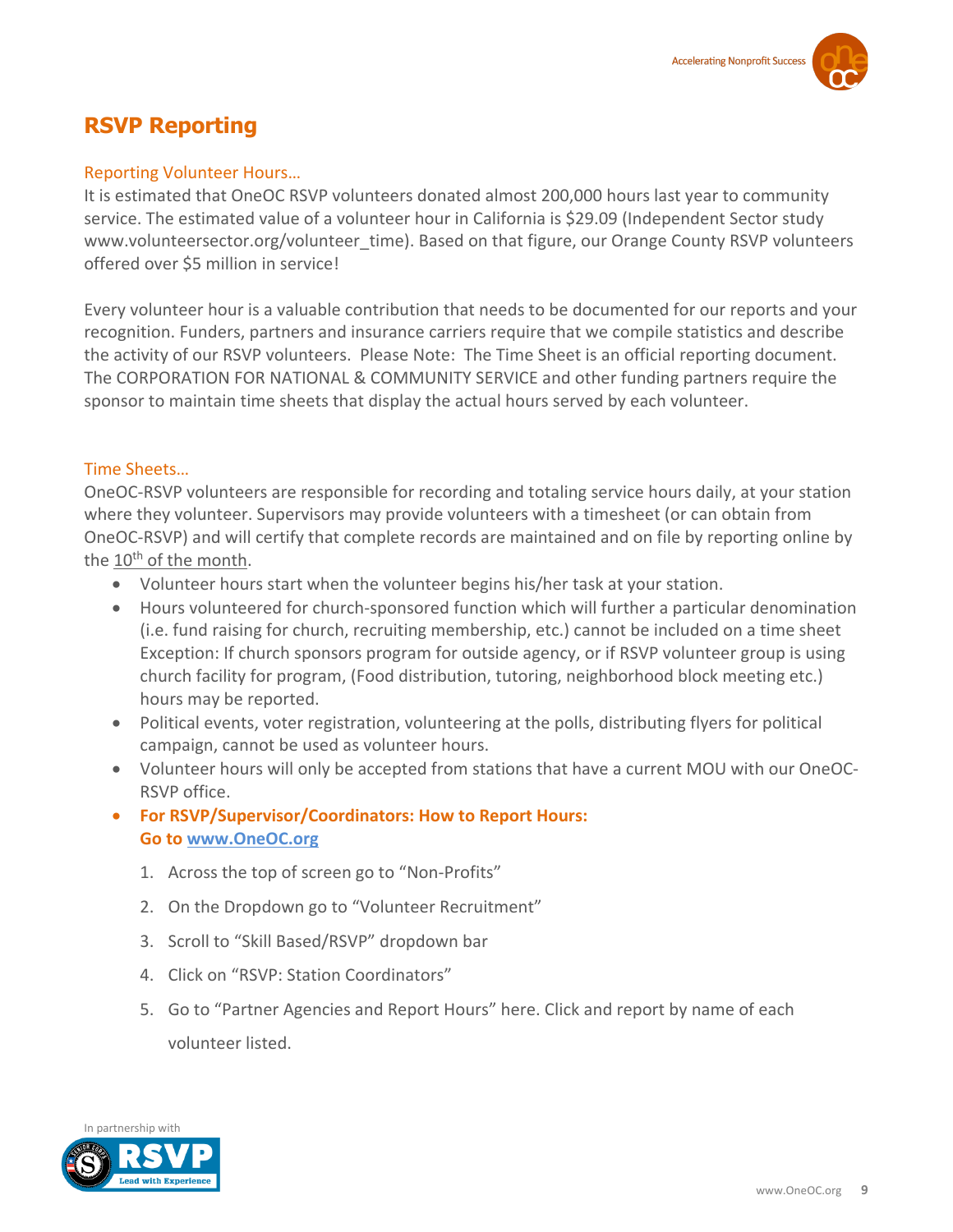#### In-Home assignments…

Volunteer stations managing assignments in private homes will develop a Letter of Agreement describing and authorizing the OneOC-RSVP volunteer activities in each home for each volunteer. The Letter of Agreement will incorporate into the Memorandum of understanding. Letter of Agreement contain a statement authorizing an RSVP volunteer assignment in a person's home and designating the activities to be performed. The Letter of Agreement provides a common understanding of what the senior volunteer will and will not do while on an in-home assignment. Such an agreement is not required for casual or friendly visiting where the purpose is to provide conversation and exchange information and not to provide a service. The delivery of meals to a home, for example, will normally not require a letter of Agreement (See In-Home assignment form).

#### In-Kind Donations…

Some stations provide meals to their volunteers who work over the mealtime. Some may be able to pay mileage reimbursement or other benefits to their volunteers. Some may provide monetary or other donations to the RSVP program. These donations qualify as "in-kind donation" and may be documented on a special form available at the RSVP office. Local "in-kind" donations are a required part of the RSVP's federal and state grants. If your station provides any "in-kind" benefits to your volunteers, please let the RSVP office know so that proper documentation may be made.

Please Note: These values of these services which are not provided by federal funds will be verified by the Volunteer Station Supervisor and reported monthly to the RSVP project. Documenting in-kind service for the RSVP program provides additional match funds that add additional benefits to volunteers as well as stations annually and provides sustainability for the program.

# **RSVP Benefits**

#### Recruitment & Enrollment…

Recruitment of volunteers is frequently a cooperative effort between the RSVP staff and the volunteer station. The primary responsibility for recruitment is with the RSVP staff. Volunteer stations are ultimately responsible for accepting or rejecting the volunteer through their own interview and screening processes. As alternatives, the RSVP staff may have enrollment forms available at the volunteer station where it can be completed and mailed to the RSVP office. The enrollment information is also available on the web site, [www.OneOC.org.](http://www.oneoc.org/) It may be downloaded completed, submitted online or to the RSVP office.

All RSVP volunteers must be enrolled into the RSVP program before service hours can be counted. During the enrollment process, the RSVP staff member may meet directly with the volunteer and take information about the volunteer for our records. This information includes such things as birth date, social security number, a driver's license number for those volunteers during their cars to the volunteer station, and emergency contact number. We also ask for information on former occupations and hobbies and interests. The staff member will then provide the volunteer with orientation and information about the program through the RSVP Volunteer Handbook and welcome materials packet.

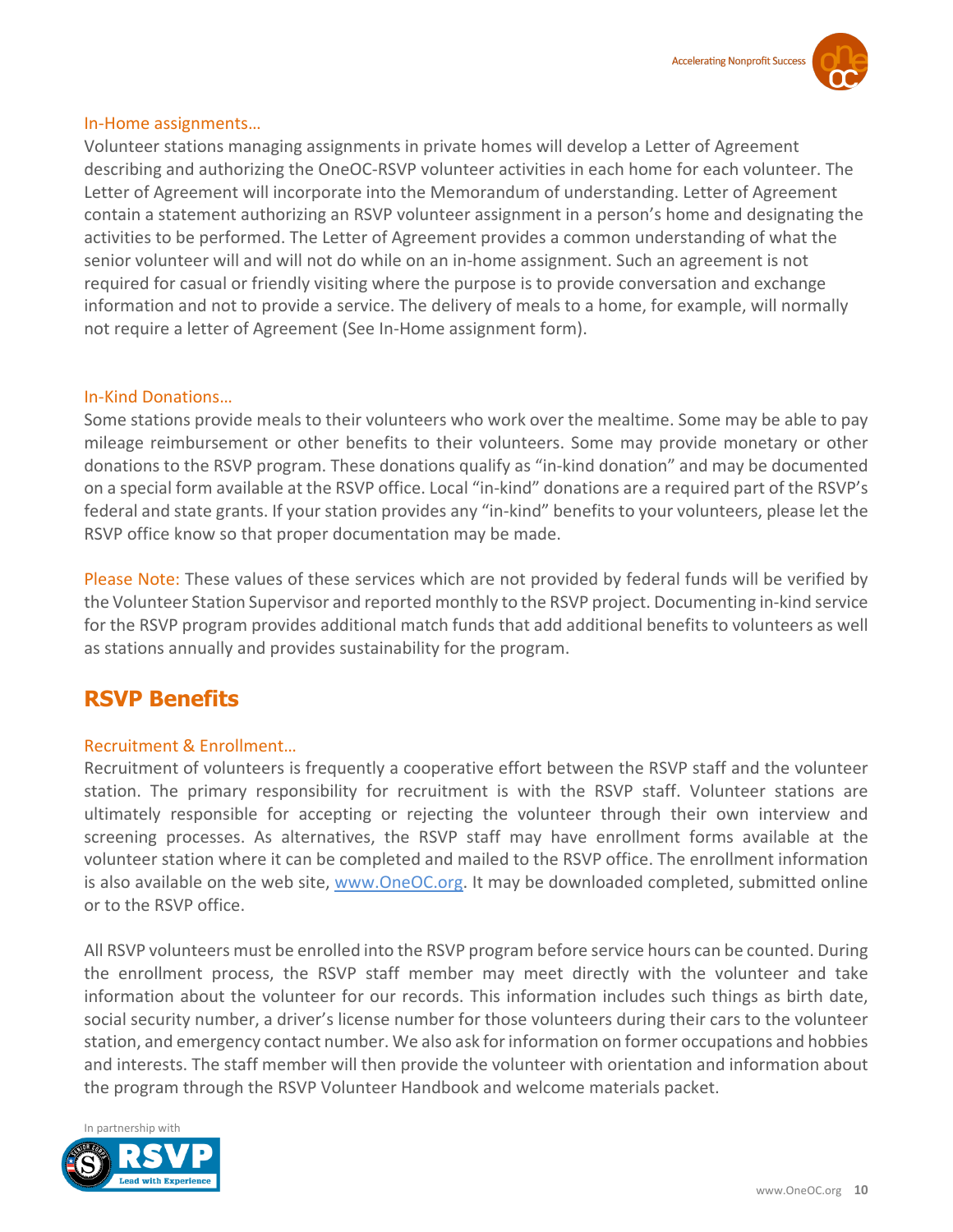#### Insurance Benefits…

It doesn't happen often, but when it does, the results can be serious…Coverage for your volunteers will only be provided for claims that occur during their volunteer assignment. There is no longer coverage for claims that occur when the volunteer is on the way to or from their assignment. One of the benefits of being an RSVP member is that they are provided supplemental insurance protection in case these things happen to your volunteer. A brochure with policy limits and information on specific coverage is included in the OneOC-RSVP "Welcome Packet."

- There are two kinds of coverage provided:
	- Excess Accident Medical Coverage
	- Excess Volunteer Liability Insurance

#### Reporting Incidents…

CIMA If your volunteer has an accident while volunteering, they must immediately report it to your supervisor. To file a claim, a volunteer must obtain and complete a Proof of Loss form and submit it to the RSVP office along with copies of itemized medical bills. The Proof of Loss report form is available from the OneOC-RSVP office. For more information on policy limits and specific coverage contact THE COMPANIES, INC [www.cimaworld.com](http://www.cimaworld.com/)

#### Recognition Events…

We truly appreciate all you do and THANK YOU in advance for giving of your time and talents to Orange and San Bernardino Counties nonprofits in need. RSVP Recognition happens throughout the year and annual events are scheduled at local Stations such as the Spirit of Volunteerism Awards and Lifetime Achievement events. ALL RSVP volunteer hours and years of service will be maintained at the OneOC-RSVP office and are available to you the station supervisor, your volunteers as well as CNCS when requested.

#### Presidential Service Awards…

As an active RSVP volunteer, they are eligible to earn a Presidential Volunteer Service Award. These awards are given, when volunteers reach certain benchmarks in service and can be present on-site annually.

For more information go to [www.presidentialserviceawards.gov](http://www.presidentialserviceawards.gov/)

- Bronze: 100-249 RSVP hours served in a calendar year
- Silver: 250-499 RSVP hours served in a calendar year
- Gold: 500+ RSVP hours served in a calendar year
- Call to Service Award: 4,000+ RSVP lifetime hours (provided in 5, 10, 20+ increments)